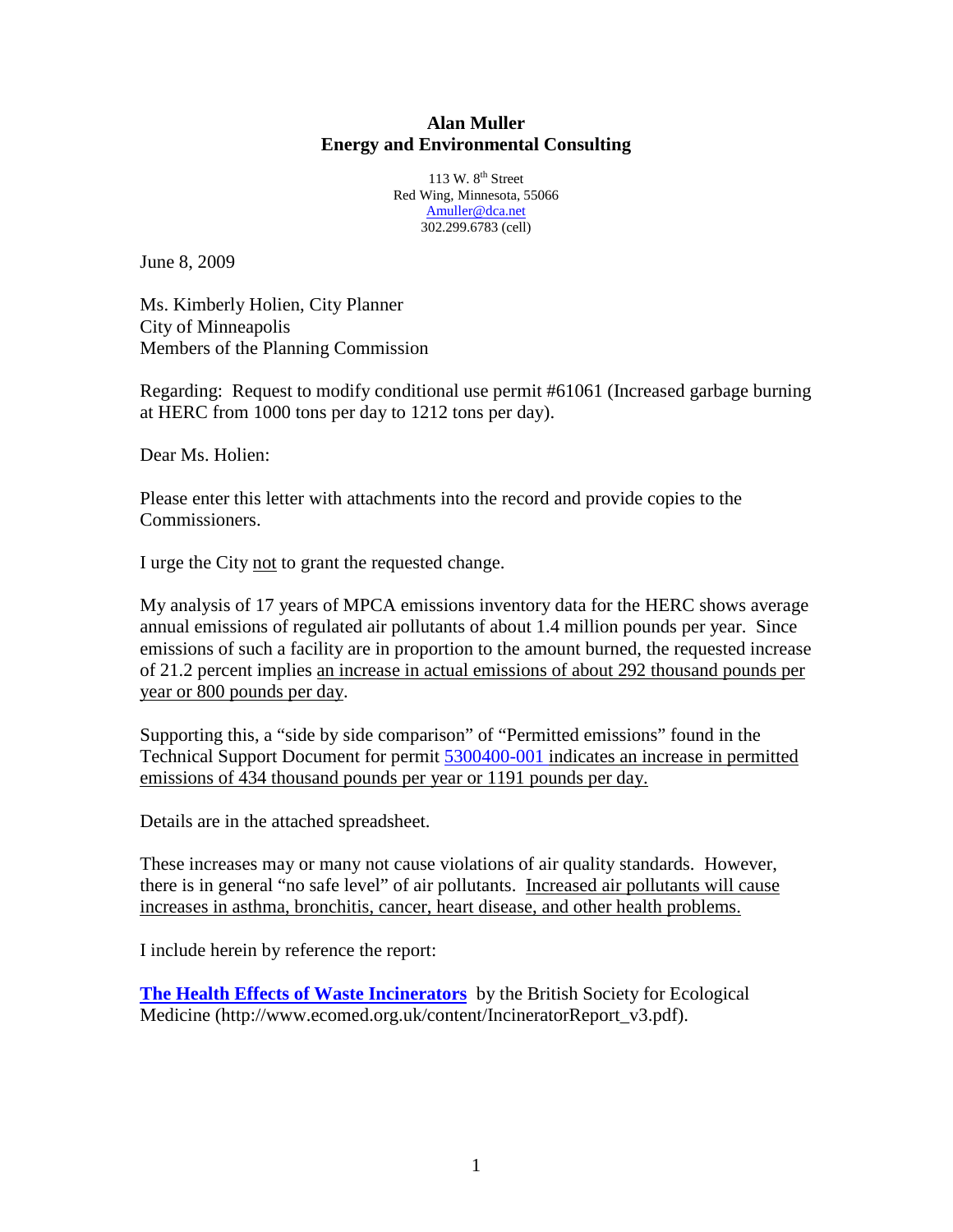At the same time a stadium is being built next to the HERC, inevitably increasing human exposure to air pollutants from the incinerator.

From this I conclude that the proposed increase would be inconsistent with the primary responsibility of the City government to protect the health and quality of life of its residents. To put this another way, the proposed change cannot meet the criteria of:

*"1. Will not be detrimental to or endanger the public health, safety, comfort or general welfare."* 

The final report of the Minnesota Climate Change Advisory Group (http://www.mnclimatechange.us/ewebeditpro/items/O3F16697.pdf) found increases in recycling to be far more cost effective than incineration both in dollars and reduction of carbon equivalent emissions.

*"The recommendations for AFW-7 represent a significant change from BAU waste management in the State: for source reduction, the goal is to achieve 0% increase in waste generation per capita by 2020 and a reduction of 3% in waste generation per capita by 2025;5 for recycling, a 50% recycling rate should be achieved by 2011 and a 60% recycling rate by 2025;6 and for composting, a rate of 10% by 2012 and 15% by 2020.7 The recycling and composting elements achieve a total of 75% diversion of waste from landfilling or waste to energy (WTE) by 2025. The combined front-end waste management elements produce substantial GHG savings of 7.4 MMtCO2e in 2025 ...."*

Given these conclusions, increasing incineration would be incompatible with Minneapolis' declared intention to be a "green" city.

Regarding state waste policy:

 *The Minnesota Pollution Control Agency (MPCA) has contracted with the Minnesota Environmental Initiative (MEI) to design, lead and facilitate a stakeholder process to develop strategies to achieve greenhouse gas reduction, energy conservation and environmental protection through integrated solid waste management. The stakeholder process stems from the 2007 MPCA Solid Waste Policy Report to the Minnesota Legislature that adopts a recommendation to convene a stakeholder group to develop strategies that can help reach the Minnesota Climate Change Advisory Group (MCCAG) greenhouse gas reduction targets for the solid waste sector*.( http://www.mn-ei.org/projects/solidwaste.htm)

This stakeholder process, originally scheduled to conclude in June, has been extended and will resume in the fall. It would be untimely for Minneapolis to act to increase incineration pending the conclusions of this process.

Finally, the June 1, 2009 support letter from the North Loop Neighborhood Association states: